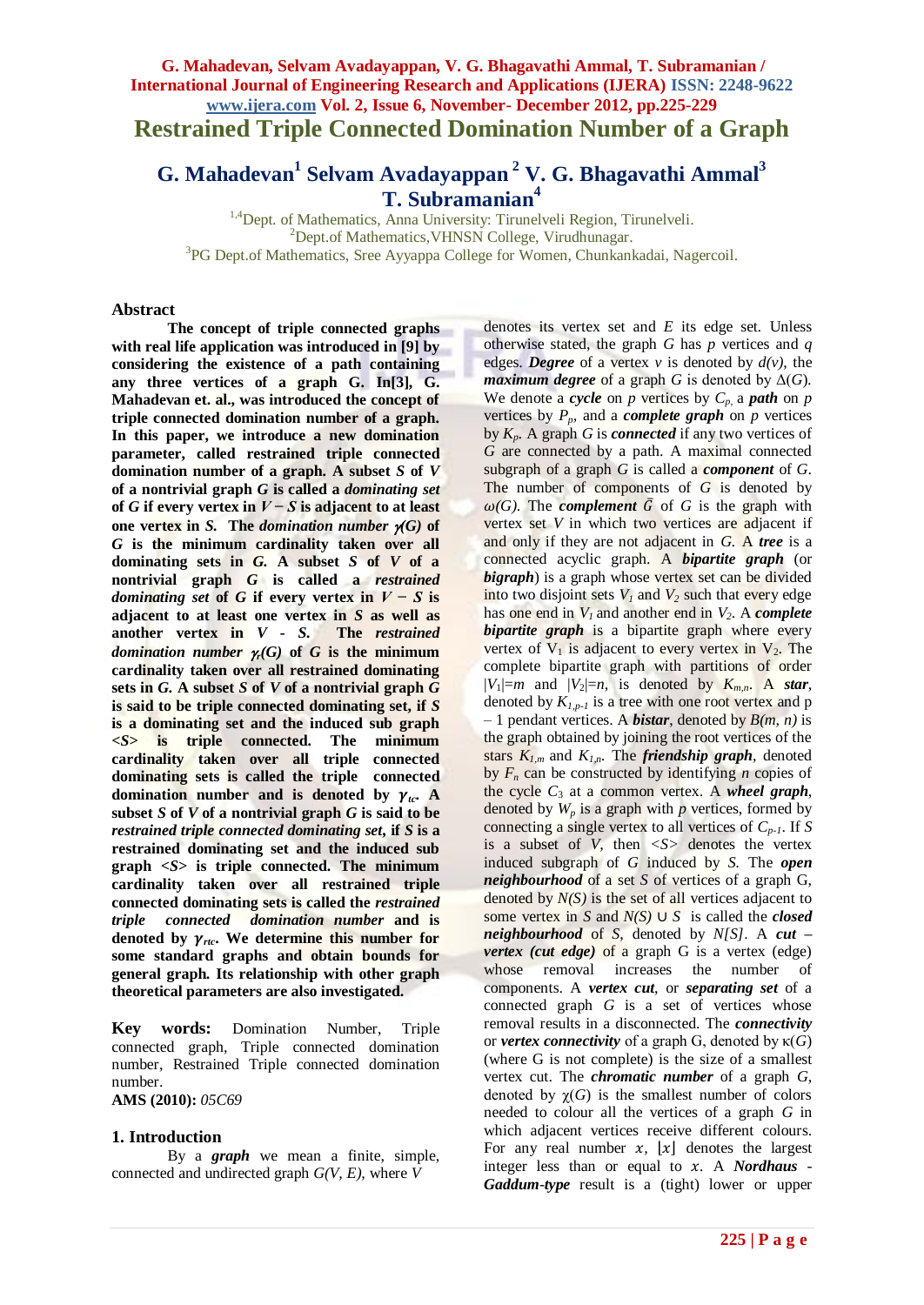bound on the sum or product of a parameter of a graph and its complement. Terms not defined here are used in the sense of [2].

A subset *S* of *V* is called a *dominating set* of *G* if every vertex in *V − S* is adjacent to at least one vertex in *S*. The *domination number*  $\gamma(G)$  of *G* is the minimum cardinality taken over all dominating sets in *G.* A dominating set *S* of a connected graph G is said to be a *connected dominating set* of *G* if the induced sub graph *<S>* is connected. The minimum cardinality taken over all connected dominating sets is the *connected domination number* and is denoted by *<sup>c</sup> .* 

A dominating set is said to be **restrained dominating set** if every vertex in  $V - S$  is adjacent to atleast one vertex in *S* as well as another vertex in *V - S*. The minimum cardinality taken over all restrained dominating sets is called the **restrained domination number** and is denoted by  $\gamma_r$ .

Many authors have introduced different types of domination parameters by imposing conditions on the dominating set [11, 12]. Recently, the concept of triple connected graphs has been introduced by J. Paulraj Joseph et. al.,[9] by considering the existence of a path containing any three vertices of G. They have studied the properties of triple connected graphs and established many results on them. A graph *G* is said to be *triple connected* if any three vertices lie on a path in *G.*  All paths, cycles, complete graphs and wheels are some standard examples of triple connected graphs.

In[3], G. Mahadevan et. al., was introduced the concept of triple connected domination number of a graph. A subset *S* of *V* of a nontrivial graph *G* is said to be a *triple connected dominating set,* if *S* is a dominating set and the induced subgraph *<S>* is triple connected. The minimum cardinality taken over all triple connected dominating sets is called the *triple connected domination number* of *G* and is denoted by  $\gamma_{tc}(G)$ . Any triple connected dominating set with  $\gamma_{tc}$  vertices is called a  $\gamma_{tc}$ -set of *G*. In[4, 5, 6], G. Mahadevan et. al., was introduced **complementary triple connected domination number, complementary perfect triple connected domination number** and **paired triple connected domination number of a graph** and investigated new results on them.

In this paper, we use this idea to develop the concept of restrained triple connected dominating set and restrained triple connected domination number of a graph.

**Theorem 1.1 [9]** A tree *T* is triple connected if and only if  $T \cong P_p$ ;  $p \geq 3$ .

**Notation 1.2** Let *G* be a connected graph with *m* vertices  $v_1$ ,  $v_2$ , ...,  $v_m$ . The graph obtained from *G* by attaching  $n_l$  times a pendant vertex of  $P_{l_1}$  on the vertex  $v_1$ ,  $n_2$  times a pendant vertex of  $P_{l_2}$  on the vertex  $v_2$  and so on, is denoted by  $G(n_1P_{l_1}, n_2P_{l_2},$ *n*<sub>3</sub> $P_{l_3}$ , …,  $n_m P_{l_m}$ ) where  $n_i$ ,  $l_i \ge 0$  and  $1 \le i \le m$ .

**Example 1.3** Let  $v_1$ ,  $v_2$ ,  $v_3$ ,  $v_4$ , be the vertices of  $K_4$ . The graph  $K_4(2P_2, 2P_2, 2P_3, P_3)$  is obtained from  $K_4$ by attaching 2 times a pendant vertex of  $P_2$  on  $v_1$ , 2 times a pendant vertex of  $P_2$  on  $v_2$ , 2 times a pendant vertex of  $P_3$  on  $v_3$  and 1 time a pendant vertex of  $P_3$ on v<sup>4</sup> and is shown in Figure 1.1.



**Figure 1.1 :** *K4(2P2, 2P2, 2P3, P3)*

# **2. Restrained Triple connected domination number**

**Definition 2.1** A subset *S* of *V* of a nontrivial graph *G* is said to be a *restrained triple connected dominating set,* if *S* is a restrained dominating set and the induced subgraph *<S>* is triple connected. The minimum cardinality taken over all restrained triple connected dominating sets is called the *restrained triple connected domination number* of *G* and is denoted by  $\gamma_{rcc}(G)$ . Any triple connected two dominating set with  $\gamma_{rtc}$  vertices is called a  $\gamma_{rtc}$  set of *G*.

**Example 2.2** For the graphs  $G_1$ ,  $G_2$ ,  $G_3$  and  $G_4$ , in Figure 2.1, the heavy dotted vertices forms the restrained triple connected dominating sets.



**Figure 2.1 : Graph with**  $\gamma_{\text{rtc}} = 3$ **. Observation 2.3** Restrained Triple connected dominating set (rtcd set) does not exists for all graphs and if exists, then  $\gamma_{\text{rtc}}(G) \geq 3$ .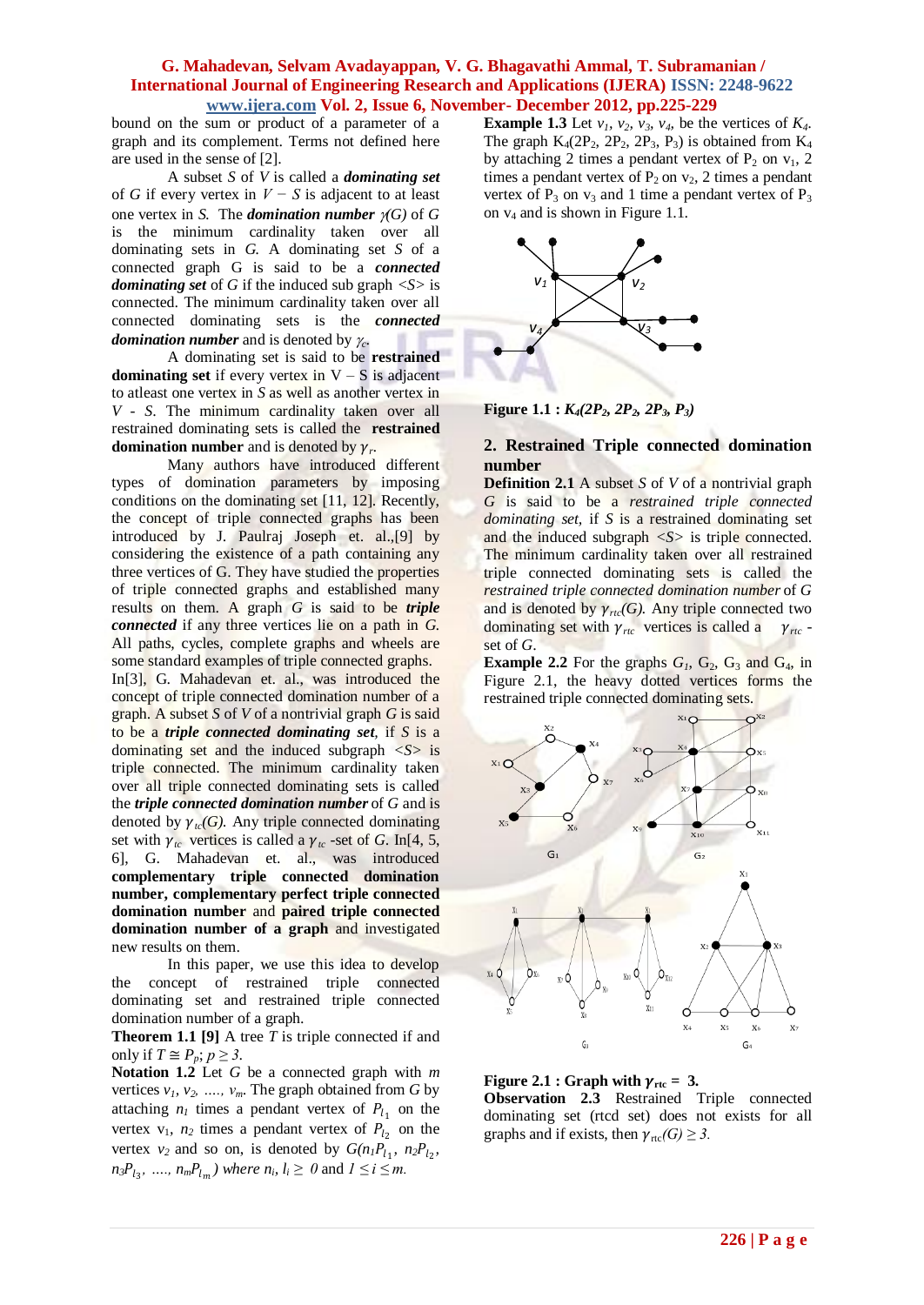**Example 2.4** For the graph  $G_5$ ,  $G_6$  in Figure 2.2, we cannot find any restrained triple connected dominating set.



**Figure 2.2 : Graphs with no rtcd set**

Throughout this paper we consider only connected graphs for which triple connected two dominating set exists.

**Observation 2.5** The complement of the restrained triple connected dominating set need not be a restrained triple connected dominating set.

**Example 2.6** For the graph  $G_7$  in Figure 2.3,  $S =$  $\{v_1, v_4, v_2\}$  forms a restrained triple connected dominating set of  $G_3$ . But the complement  $V - S =$  $\{v_3, v_5\}$  is not a restrained triple connected dominating set.



**Figure 2.3 : Graph in which V–S is not a rtcd set Observation 2.7** Every restrained triple connected dominating set is a dominating set but not conversely.

**Observation 2.8** Every restrained triple connected dominating set is a connected dominating set but not conversely.

#### **Exact value for some standard graphs:**

1) For any cycle of order  $p \geq 5$ ,  $\gamma_{\text{rtc}}(C_p) = p - 2.$ 

2) For any complete graph of order *p*   $≥$  *5,*  $γ$ <sub>*rtc</sub>*( $K_p$ ) = 3.</sub>

3) For any complete bipartite graph of order  $p \geq 5$ ,  $\gamma_{rtc}(K_{m,n}) = 3$ .

(where *m, n*  $\geq$  2 and *m* + *n* = *p* ).

**Observation 2.9** If a spanning sub graph *H* of a graph *G* has a restrained triple connected dominating set, then *G* also has a restrained triple connected dominating set.

**Observation 2.10** Let *G* be a connected graph and *H* be a spanning sub graph of *G*. If *H* has a restrained triple connected dominating set, then  $\gamma_{rtc}(G) \leq \gamma_{rtc}(H)$  and the bound is sharp.

**Example 2.11** Consider the graph *G<sup>8</sup>* and its spanning subgraph  $H_8$  and  $G_9$  and its spanning subgraph *H<sup>9</sup>* shown in Figure 2.4.



#### **Figure 2.4**

For the graph  $G_8$ ,  $S = \{v_1, v_4, v_2\}$  is a restrained triple connected dominating set and so  $\gamma_{rcc}(G_4) = 3$ . For the spanning subgraph  $H_8$  of  $G_8$ ,  $S = \{v_1, v_4, v_2, v_5\}$  is a restrained triple connected dominating set so that  $\gamma_{rtc}(H_8) = 4$ . Hence  $\gamma_{rtc}(G_8) < \gamma_{rtc}(H_8)$ . For the graph  $G_9$ ,  $S = \{v_1, v_2, v_3\}$  is a restrained triple connected dominating set and so  $\gamma_{rtc}(G_9) = 3$ . For the spanning subgraph  $H_9$  of  $G_9$ ,  $S = \{v_1, v_2, v_3\}$  is a restrained triple connected dominating set so that  $\gamma_{rcc}(H_9)$  = *3.* Hence  $\gamma_{rtc}(G_9) = \gamma_{rtc}(H_9)$ .

**Theorem 2.12** For any connected graph *G* with  $p \geq$ *5,* we have  $3 \leq \gamma_{\text{rtc}}(G) \leq p - 2$  and the bounds are sharp.

**Proof** The lower and bounds follows from *Definition 2.1.* For  $K_6$ , the lower bound is attained and for  $C_9$  the upper bound is attained.

**Theorem 2.13** For any connected graph *G* with *5* vertices,  $\gamma_{\text{rtc}}(G) = p - 2$  if and only if  $G \cong K_5$ ,  $C_5$ , *F*<sub>2</sub>*, K*<sub>2</sub> *– e, K*<sub>4</sub>(*P*<sub>2</sub>*), C*<sub>4</sub>(*P*<sub>2</sub>*), C*<sub>3</sub>(*P*<sub>3</sub>*), C*<sub>3</sub>(2*P*<sub>2</sub>*)* and any one of the following graphs given in Figure 2.5.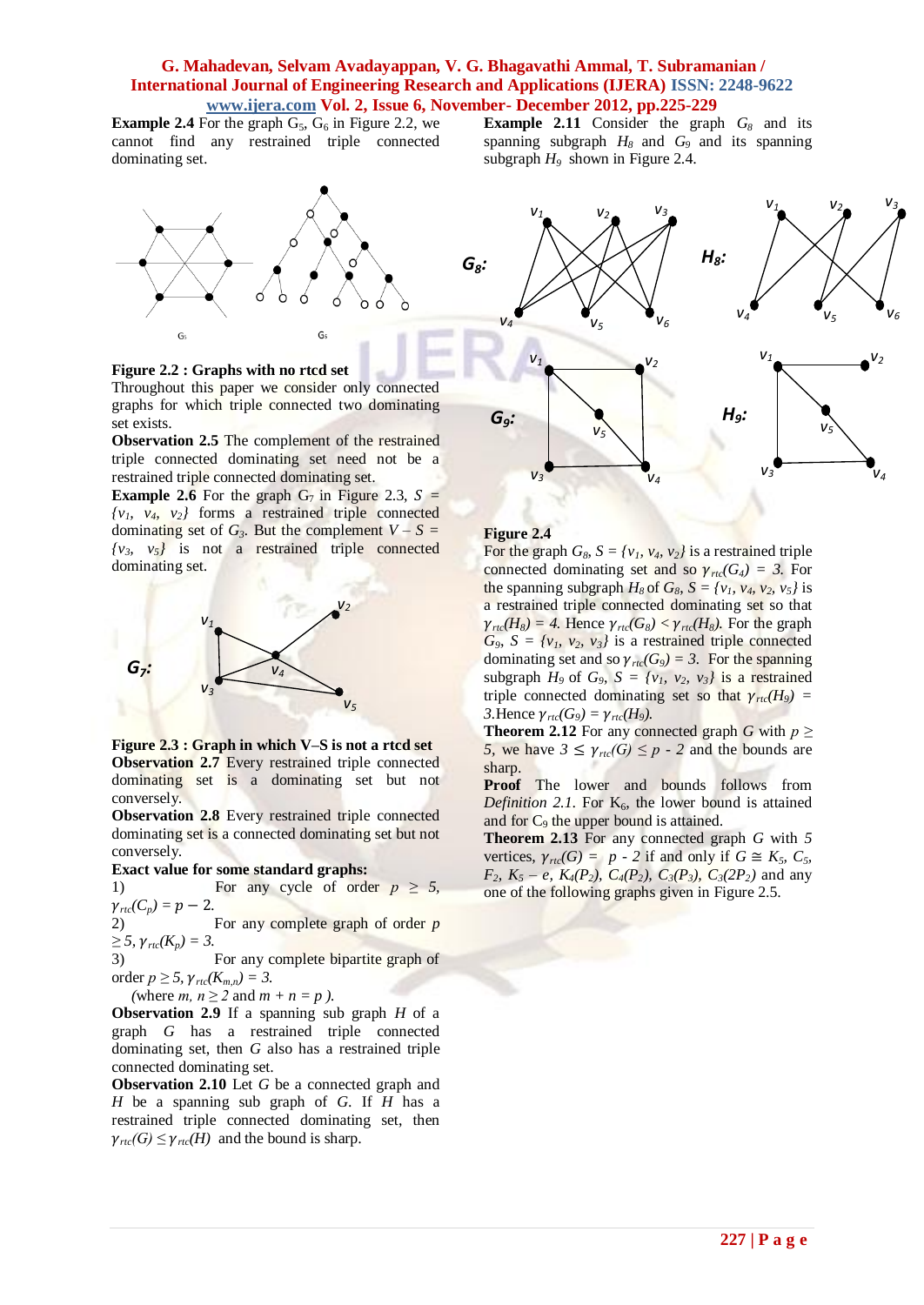

#### **Figure 2.5**

**Proof** Suppose *G* is isomorphic to  $K_5$ ,  $C_5$ ,  $F_2$ ,  $K_5 - e$ , *K*<sub>4</sub> $(P_2)$ ,  $C_4(P_2)$ ,  $C_3(P_3)$ ,  $C_3(2P_2)$  and any one of the given graphs in Figure 2.5., then clearly  $\gamma_{rcc}(G) = p$ *- 2.* Conversely, Let *G* be a connected graph with 5 vertices, and  $\gamma_{rtc}(G) = 3$ . Let  $S = \{x, y, z\}$  be the  $\gamma_{\text{rtc}}(G)$  –set of *G*. Take V – S = {u, v} and hence <V  $-S>$  =  $K_2$  = uv.

**Case (i)**  $\langle S \rangle = P_3 = xyz$ .

Since *G* is connected, *x* (or equivalently *z*) is adjacent to *u* (or equivalently *v*) (or) *y* is adjacent to *u* (or equivalently *v*). If *x* is adjacent to *u*. Since S is a restrained triple connected dominating set, v is adjacent to x (or)  $y$  (or) z. If v is adjacent to z, then  $G \cong C_5$ . If v is adjacent to y, then  $G \cong C_4(P_2)$ . Now by increasing the degrees of the vertices of  $K_2 = uv$ , we have  $G \cong G_1$  to  $G_5$ ,  $K_5 - e$ ,  $C_3(P_3)$ . Now let y be adjacent to u. Since S is a restrained triple connected dominating set, v is adjacent to x (or) y (or) z. If v is adjacent to y, then  $G \cong C_3(2P_2)$ . If v is adjacent to y and z, x is adjacent to z, then  $G \cong K_4(P_2)$ . Now by increasing the degrees of the vertices, we have  $G \cong$  $G_6$  to  $G_8$ ,  $C_3(2P_2)$ .

#### **Case (ii)**  $\langle S \rangle = C_3 = xyzx$ .

 Since *G* is connected, there exists a vertex in  $C_3$  say x is adjacent to *u* (or) *v*. Let x be adjacent to u. Since S is a restrained triple connected dominating set, v is adjacent to x, then  $G \cong F_2$ . Now by increasing the degrees of the vertices, we have G  $\cong$  G<sub>9</sub>, K<sub>5</sub>. In all the other cases, no new graph exists. The Nordhaus – Gaddum type result is given below:

**Theorem 2.16** Let *G* be a graph such that *G* and  $\overline{G}$ have no isolates of order  $p \geq 5$ . Then

(i)  $\gamma_{rtc}(G) + \gamma_{rtc}(\bar{G}) \leq 2p - 4$ 

(ii)  $\gamma_{\text{rtc}}(G)$ .  $\gamma_{\text{rtc}}(\bar{G}) \le (p-2)^2$  and the bound is sharp.

**Proof** The bound directly follows from *Theorem 2.12*. For cycle C*5*, both the bounds are attained.

# **3 Relation with Other Graph Theoretical Parameters**

**Theorem 3.1** For any connected graph *G* with  $p \ge 5$ vertices,  $\gamma_{rtc}(G) + \kappa(G) \leq 2p - 3$  and the bound is sharp if and only if  $G \cong K_5$ .

**Proof** Let *G* be a connected graph with  $p \ge 5$ vertices. We know that  $\kappa(G) \leq p - 1$  and by *Theorem 2.12,*  $\gamma_{\text{rtc}}(G) \leq p - 2$ . Hence  $\gamma_{\text{rtc}}(G) + \kappa(G)$  $≤ 2p − 3$ *.* Suppose *G* is isomorphic to *K<sub>5</sub>*. Then clearly  $\gamma_{rtc}(G) + \kappa(G) = 2p - 3$ . Conversely, Let  $\gamma_{rtc}(G) + \kappa(G) = 2p - 3$ . This is possible only if  $\gamma_{rtc}(G) = p - 2$  and  $\kappa(G) = p - 1$ . But  $\kappa(G) = p - 1$ , and so  $G \cong K_p$  for which  $\gamma_{rtc}(G) = 3 = p - 2$ . Hence  $G \cong K_5$ .

**Theorem 3.2** For any connected graph *G* with  $p \ge 5$ vertices,  $\gamma_{\text{rtc}}(G) + \gamma(G) \leq 2p - 2$  and the bound is sharp if and only if  $G \cong K_5$ .

**Proof** Let *G* be a connected graph with  $p \ge 5$ vertices. We know that  $\chi(G) \leq p$  and by *Theorem 2.12,*  $\gamma_{\text{rtc}}(G) \leq p - 2$ . Hence  $\gamma_{\text{rtc}}(G) + \chi(G) \leq 2p - 2$ . Suppose *G* is isomorphic to  $K_5$ . Then clearly  $\gamma_{rtc}(G)$ *+*  $\chi(G) = 2p - 2$ . Conversely, let  $\gamma_{rtc}(G) + \chi(G) =$